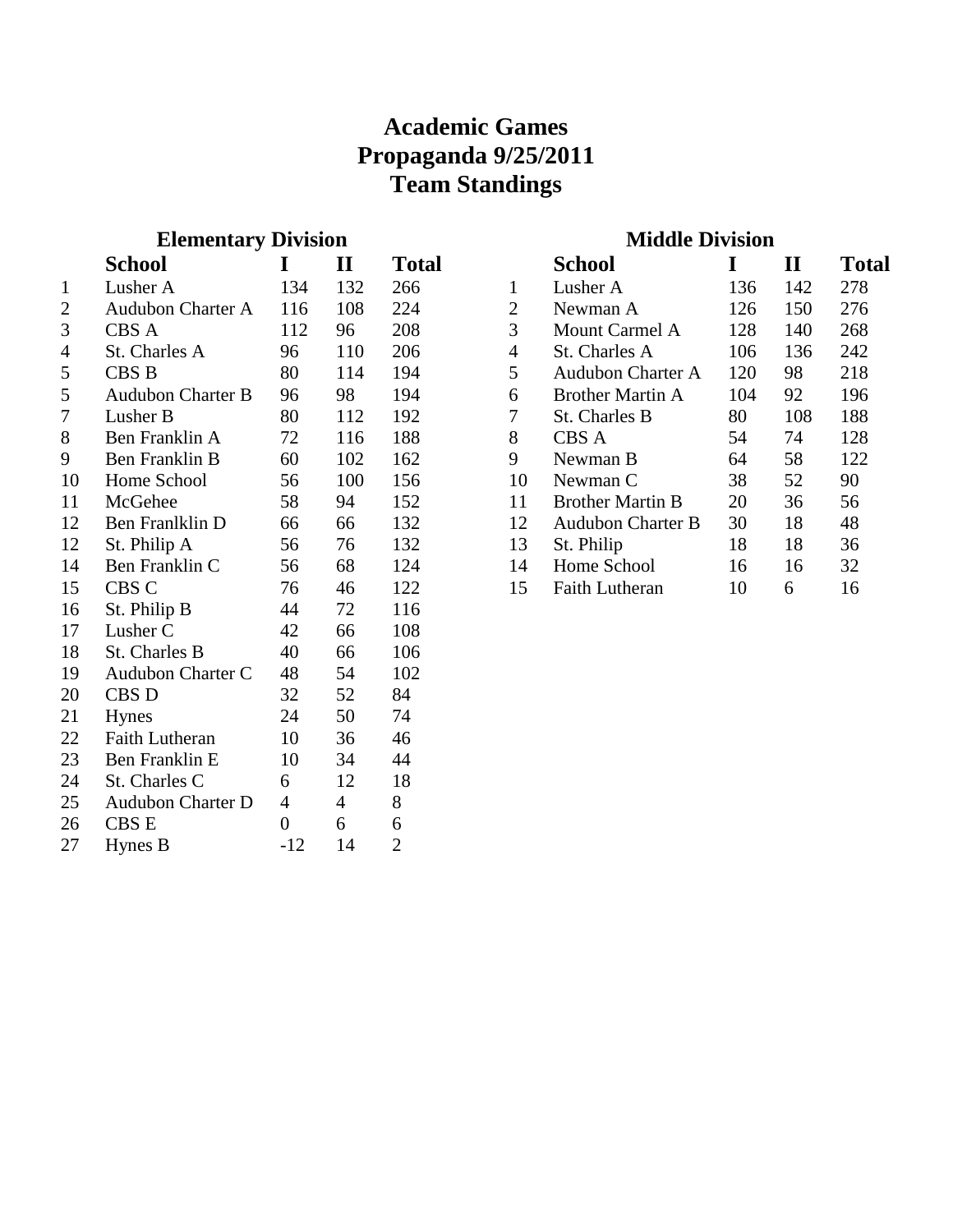## **Academic Games Propaganda 9/25/2011 Elementary Individual Standings**

|     | <b>Name</b>               | School                   | I  | $\mathbf H$ | <b>Total</b> |
|-----|---------------------------|--------------------------|----|-------------|--------------|
| 001 | Jackson Bourgeois         | Lusher A                 | 26 | 36          | 62           |
| 002 | Eli Zitler                | <b>Audubon Charter A</b> | 32 | 26          | 58           |
| 003 | <b>Bradley Fugetta</b>    | CBS A                    | 30 | 24          | 54           |
| 003 | Eli Karp                  | Lusher A                 | 30 | 24          | 54           |
| 005 | <b>Nate Stewart</b>       | Lusher A                 | 30 | 22          | 52           |
| 005 | <b>Caroline Finley</b>    | Home School              | 22 | 30          | 52           |
| 005 | Nina Beriss               | <b>Audubon Charter A</b> | 26 | 26          | 52           |
| 005 | Jonathan Cole             | <b>Audubon Charter B</b> | 22 | 30          | 52           |
| 009 | <b>Ashley Woods</b>       | Lusher A                 | 22 | 28          | 50           |
| 009 | Peyton Kullander          | McGehee                  | 20 | 30          | 50           |
| 009 | Isha Mbaye                | <b>Audubon Charter A</b> | 24 | 26          | 50           |
| 012 | <b>Wynton Jones</b>       | Lusher A                 | 26 | 22          | 48           |
| 012 | Linda Denson              | Ben Franklin A           | 22 | 26          | 48           |
| 012 | Maria Martello            | McGehee                  | 16 | 32          | 48           |
| 012 | Philomene Cheynet         | <b>Audubon Charter B</b> | 28 | 20          | 48           |
| 012 | <b>Rachel Melancon</b>    | St. Charles A            | 24 | 24          | 48           |
| 017 | <b>Jay Rowell</b>         | <b>CBS B</b>             | 18 | 28          | 46           |
| 017 | Nicholas Atencio          | Lusher B                 | 28 | 18          | 46           |
| 017 | Taya Fontenette           | Lusher B                 | 16 | 30          | 46           |
| 017 | <b>Emman Lasalle</b>      | St. Charles A            | 20 | 26          | 46           |
| 021 | Dex Webster               | <b>CBS A</b>             | 14 | 30          | 44           |
| 021 | Pranav Jaligam            | Lusher C                 | 18 | 26          | 44           |
| 021 | Amanis Lewis              | Ben Franklin A           | 14 | 30          | 44           |
| 024 | <b>Manuel Molina</b>      | <b>CBS B</b>             | 12 | 30          | 42           |
| 024 | Garrett Crumb             | CBS C                    | 26 | 16          | 42           |
| 024 | Kiman Coye                | Ben Franklin A           | 22 | 20          | 42           |
| 024 | Jordin Ratliff            | Ben Franlklin D          | 22 | 20          | 42           |
| 024 | Cy Rose                   | Home School              | 16 | 26          | 42           |
| 029 | <b>Daniel Sentilles</b>   | CBS A                    | 26 | 14          | 40           |
| 029 | Jacob Schenck             | CBS <sub>B</sub>         | 22 | 18          | 40           |
| 029 | <b>Elizabeth Harding</b>  | Ben Franklin C           | 22 | 18          | 40           |
| 029 | Katie Cannon              | St. Charles A            | 18 | 22          | 40           |
| 033 | <b>Madison Bolding</b>    | Ben Franklin B           | 18 | 20          | 38           |
| 033 | Hazel Smith               | Ben Franklin B           | 14 | 24          | 38           |
| 033 | <b>Allison Southworth</b> | St. Philip A             | 18 | 20          | 38           |
| 033 | <b>Ethan Headings</b>     | St. Charles A            | 14 | 24          | 38           |
| 037 | David Gravolet            | CBS A                    | 20 | 16          | 36           |
| 037 | <b>Jazmine Marsalis</b>   | Lusher B                 | 12 | 24          | 36           |
| 037 | <b>Sommer Madison</b>     | Lusher B                 | 14 | 22          | 36           |
| 037 | Hailee Howard-Pollard     | Ben Franklin A           | 12 | 24          | 36           |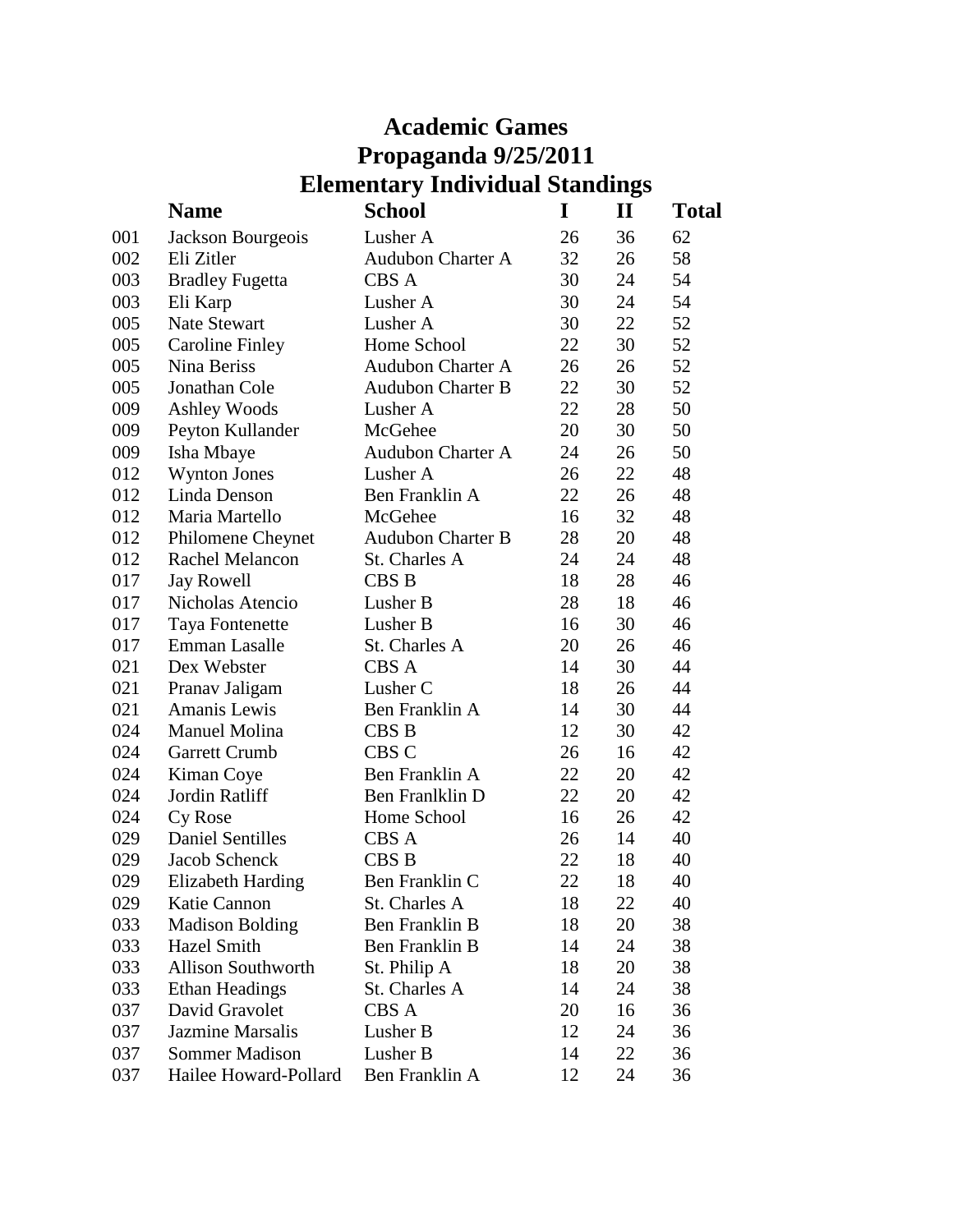# **Academic Games Propaganda 9/25/2011 Elementary Individual Standings**

|     | <b>Name</b>             | <b>School</b>            | I                        | $\mathbf{I}$ | Total |
|-----|-------------------------|--------------------------|--------------------------|--------------|-------|
| 037 | Dymon White             | Ben Franklin E           | 10                       | 26           | 36    |
| 037 | Julia Beery             | McGehee                  | 14                       | 22           | 36    |
| 037 | <b>Joseph Mathes</b>    | <b>Audubon Charter C</b> | 18                       | 18           | 36    |
| 037 | Abby Southworth         | St. Philip B             | 14                       | 22           | 36    |
| 045 | <b>Charlie Nice</b>     | CBS A                    | 22                       | 12           | 34    |
| 045 | <b>Ryan Tucker</b>      | <b>CBS B</b>             | 16                       | 18           | 34    |
| 045 | <b>Ashly Novel</b>      | Ben Franklin B           | 16                       | 18           | 34    |
| 045 | Cy Salvant              | Home School              | $\overline{4}$           | 30           | 34    |
| 045 | Alexandra Zengel        | <b>Audubon Charter A</b> | 20                       | 14           | 34    |
| 045 | <b>Grace Walker</b>     | <b>Audubon Charter B</b> | 20                       | 14           | 34    |
| 045 | Kobe Brown              | St. Philip B             | 18                       | 16           | 34    |
| 045 | <b>Kassidy Meredith</b> | St. Charles A            | 20                       | 14           | 34    |
| 053 | Darren Ferrier          | CBS <sub>B</sub>         | 12                       | 20           | 32    |
| 053 | Emma Durocher           | <b>Audubon Charter B</b> | 14                       | 18           | 32    |
| 055 | <b>Michael Owers</b>    | <b>CBSD</b>              | 14                       | 16           | 30    |
| 055 | Olivia Keef             | <b>Audubon Charter A</b> | 14                       | 16           | 30    |
| 055 | <b>Tanner Tripoli</b>   | St. Philip A             | 14                       | 16           | 30    |
| 055 | Nicholas Lacour         | St. Charles B            | 14                       | 16           | 30    |
| 059 | <b>Celeste Mercadel</b> | Lusher B                 | 10                       | 18           | 28    |
| 059 | Kiya Henderson          | Lusher C                 | 12                       | 16           | 28    |
| 059 | Pngsakorn Phengphit     | Ben Franklin B           | 8                        | 20           | 28    |
| 059 | <b>Mautasom Esmail</b>  | Ben Franklin C           | 8                        | 20           | 28    |
| 059 | Giordin Johnson         | Ben Franklin C           | 14                       | 14           | 28    |
| 059 | <b>Nelson Finley</b>    | Home School              | 14                       | 14           | 28    |
| 059 | Yejin Song              | <b>Audubon Charter B</b> | 12                       | 16           | 28    |
| 066 | <b>Matthew Dowling</b>  | CBS C                    | 12                       | 14           | 26    |
| 066 | <b>Trent Brown</b>      | Ben Franlklin D          | 10                       | 16           | 26    |
| 066 | Kendell Johnson         | Ben Franlklin D          | 12                       | 14           | 26    |
| 066 | Y Ho                    | St. Philip A             | 12                       | 14           | 26    |
| 070 | <b>Josef Ernst</b>      | CBS C                    | 26                       | $-2$         | 24    |
| 070 | Henry Curran            | CBS D                    | 8                        | 16           | 24    |
| 070 | Joshua Wu               | Lusher C                 | 8                        | 16           | 24    |
| 070 | <b>Ally Novel</b>       | Ben Franklin B           | 4                        | 20           | 24    |
| 070 | Jai Chatters            | Hynes                    | 8                        | 16           | 24    |
| 070 | Avery Schexnahydre      | St. Charles B            | $\overline{c}$           | 22           | 24    |
| 076 | Angelo Bowens           | Ben Franklin C           | 6                        | 16           | 22    |
| 076 | Xunzi Hou               | Ben Franlklin D          | 10                       | 12           | 22    |
| 078 | Holden Horridge         | CBS C                    | 10                       | 10           | 20    |
| 078 | Sabrina Costales        | <b>Faith Lutheran</b>    | 2                        | 18           | 20    |
| 078 | <b>Laurette Compass</b> | Audubon Charter C        | $\overline{\mathcal{A}}$ | 16           | 20    |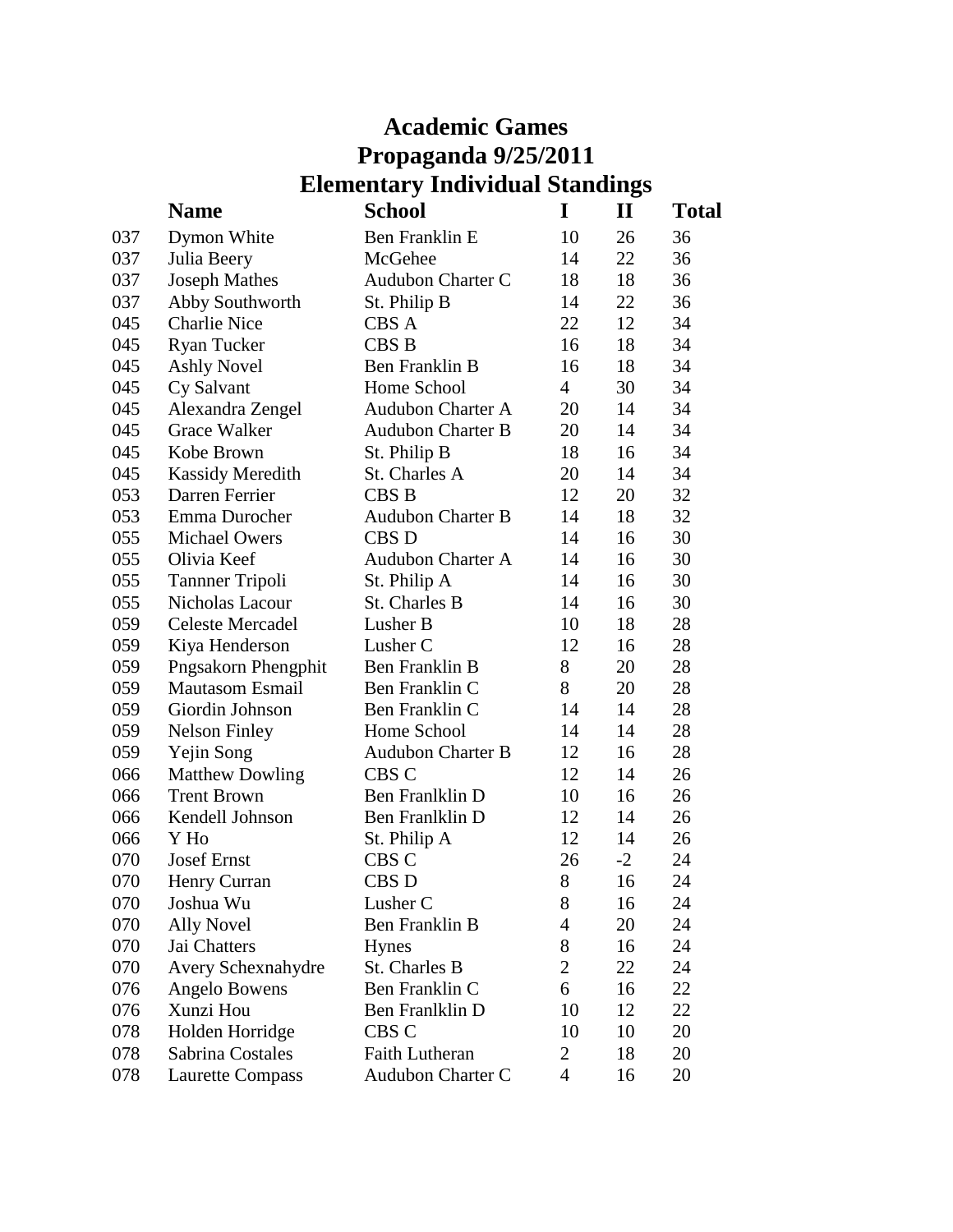# **Academic Games Propaganda 9/25/2011 Elementary Individual Standings**

|     | <b>Name</b>             | <b>School</b>            | I                | $\mathbf{I}$   | <b>Total</b>   |
|-----|-------------------------|--------------------------|------------------|----------------|----------------|
| 078 | <b>Emily Jones</b>      | Hynes                    | 10               | 10             | 20             |
| 078 | Chaz McKinzie           | St. Philip A             | 8                | 12             | 20             |
| 078 | <b>Christine Nguyen</b> | St. Philip B             | 8                | 12             | 20             |
| 078 | <b>Bryce Wittington</b> | St. Charles B            | 14               | 6              | 20             |
| 085 | Denne Minns             | Ben Franklin A           | $\overline{2}$   | 16             | 18             |
| 085 | Gia Veau-Neely          | <b>Faith Lutheran</b>    | $\overline{4}$   | 14             | 18             |
| 085 | <b>Bailey Spurlock</b>  | McGehee                  | 8                | 10             | 18             |
| 085 | Gabriel Dupuy           | <b>Audubon Charter C</b> | 8                | 10             | 18             |
| 085 | Joshua Crawford         | St. Philip A             | $\overline{4}$   | 14             | 18             |
| 085 | Claudia Sprint          | St. Philip B             | $\overline{2}$   | 16             | 18             |
| 091 | Teionna Thompson        | Ben Franlklin D          | 12               | $\overline{4}$ | 16             |
| 091 | Nicholas McGhee         | Audubon Charter C        | $\overline{2}$   | 14             | 16             |
| 091 | <b>Blaise Bennett</b>   | <b>Hynes</b>             | $\overline{4}$   | 12             | 16             |
| 091 | <b>Lindsey Crouchet</b> | St. Charles B            | 8                | 8              | 16             |
| 091 | Adele Hudson            | St. Charles B            | $\overline{2}$   | 14             | 16             |
| 096 | Nicholas Cibilich       | CBS <sub>D</sub>         | $\overline{4}$   | 10             | 14             |
| 097 | Richard Kijko           | Lusher <sub>C</sub>      | $\overline{4}$   | 8              | 12             |
| 097 | <b>Adeline Bracy</b>    | Audubon Charter C        | 16               | $-4$           | 12             |
| 099 | Dominic Schof           | CBS <sub>C</sub>         | $\overline{2}$   | 8              | 10             |
| 099 | <b>Alex Doll</b>        | <b>CBSD</b>              | 6                | $\overline{4}$ | 10             |
| 099 | <b>Charles Gaubert</b>  | St. Charles C            | $\overline{2}$   | 8              | 10             |
| 102 | Jaylin Willard          | Ben Franklin E           | $\overline{0}$   | 8              | 8              |
| 102 | <b>Robert Romero</b>    | <b>Audubon Charter D</b> | $\overline{4}$   | $\overline{4}$ | $8\,$          |
| 102 | Kristie Campo           | <b>Hynes</b>             | $\boldsymbol{0}$ | 8              | 8              |
| 102 | Evan DeCastro           | St. Philip B             | $\overline{2}$   | 6              | 8              |
| 102 | Nicholas Gendron        | St. Charles C            | $\overline{4}$   | $\overline{4}$ | 8              |
| 107 | <b>Nicholas Bostick</b> | <b>CBS D</b>             | $\overline{0}$   | 6              | 6              |
| 107 | <b>Chris Langley</b>    | <b>CBS E</b>             | $\overline{0}$   | 6              | 6              |
| 107 | Jyra Johnson            | Ben Franklin C           | 6                | $\overline{0}$ | 6              |
| 107 | <b>Josh Mix</b>         | <b>Faith Lutheran</b>    | $\overline{2}$   | $\overline{4}$ | 6              |
| 107 | <b>B.J. Chapuis</b>     | <b>Hynes</b>             | $\overline{2}$   | $\overline{4}$ | 6              |
| 112 | Mia Sartor              | <b>Faith Lutheran</b>    | $\overline{2}$   | $\overline{0}$ | $\overline{c}$ |
| 112 | Antonio Allphonse       | Hynes B                  | $-12$            | 14             | $\overline{2}$ |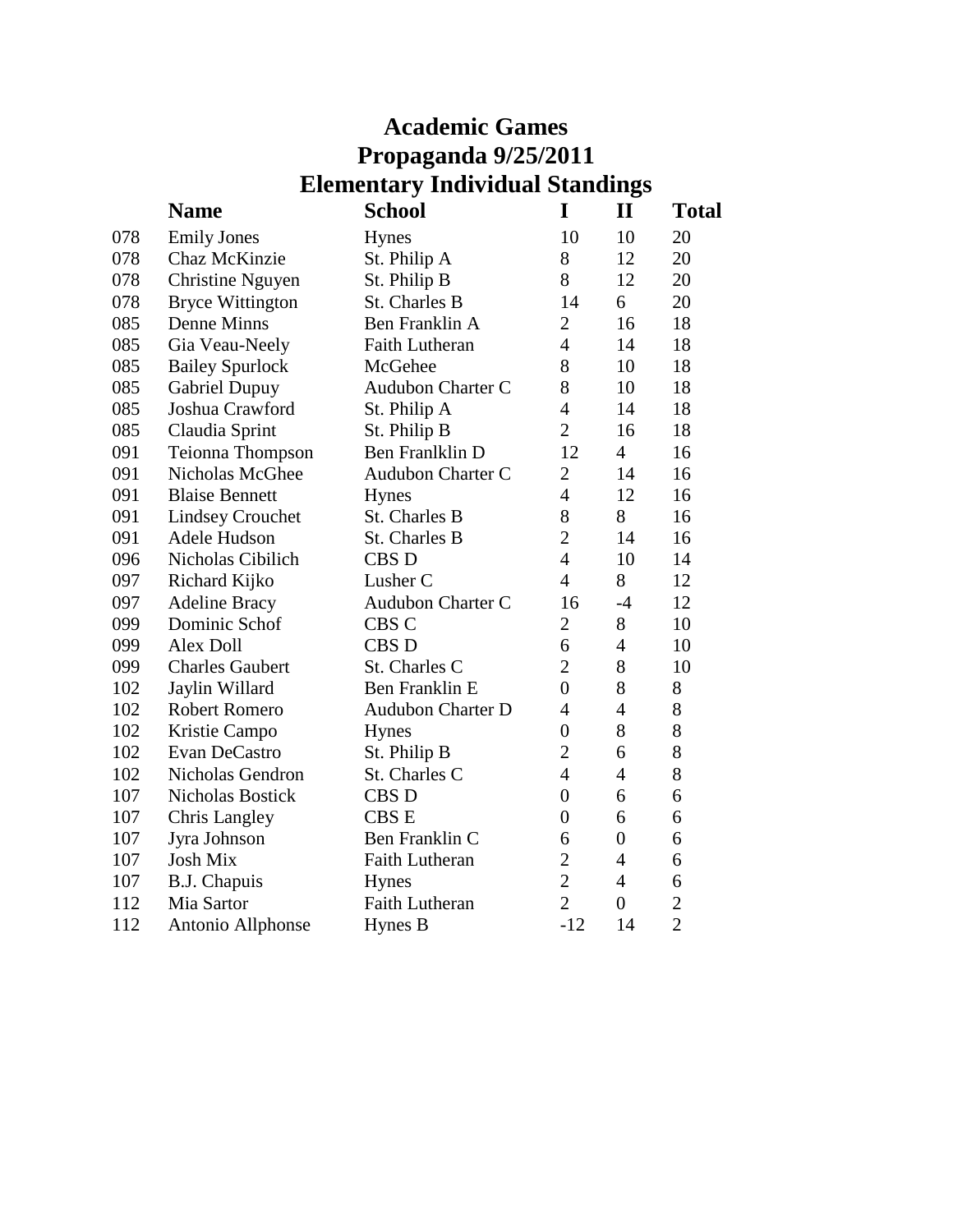|     | <b>Academic Games</b>     |                                    |    |             |              |
|-----|---------------------------|------------------------------------|----|-------------|--------------|
|     | Propaganda 9/25/2011      |                                    |    |             |              |
|     |                           | <b>Middle Individual Standings</b> |    |             |              |
|     | <b>Name</b>               | <b>School</b>                      | I  | $\mathbf H$ | <b>Total</b> |
| 001 | <b>Graham Drennan</b>     | Newman A                           | 28 | 36          | 64           |
| 002 | Cal McGuire               | Lusher A                           | 26 | 36          | 62           |
| 002 | <b>Richard Chen</b>       | Lusher A                           | 30 | 32          | 62           |
| 002 | Emma McAlister            | Newman A                           | 30 | 32          | 62           |
| 005 | Miles McGuire             | Lusher A                           | 30 | 30          | 60           |
| 005 | Kristi Williams           | Mount Carmel A                     | 24 | 36          | 60           |
| 007 | Benjamin Bulle            | <b>Brother Martin A</b>            | 26 | 30          | 56           |
| 007 | Srijan Duggal             | Newman A                           | 28 | 28          | 56           |
| 007 | Caroline Cannon           | St. Charles A                      | 30 | 26          | 56           |
| 010 | <b>Elena Toups</b>        | Mount Carmel A                     | 30 | 24          | 54           |
| 010 | Victoria Lapell           | Mount Carmel A                     | 22 | 32          | 54           |
| 010 | Mary Poirier              | St. Charles B                      | 24 | 30          | 54           |
| 013 | Regina Lowe               | Mount Carmel A                     | 28 | 24          | 52           |
| 013 | <b>Courtland Crouchet</b> | St. Charles A                      | 24 | 28          | 52           |
| 015 | Derrek Wang               | Newman A                           | 20 | 30          | 50           |
| 015 | Angelle Keller            | St. Charles A                      | 24 | 26          | 50           |
| 017 | Leo Seoane                | CBS A                              | 20 | 28          | 48           |
| 017 | Caleb Rodgers             | Lusher A                           | 28 | 20          | 48           |
| 017 | Sophie Skipper            | Mount Carmel A                     | 24 | 24          | 48           |
| 017 | Mitzi Zitler              | <b>Audubon Charter A</b>           | 24 | 24          | 48           |
| 017 | Josephine Lavoie          | <b>Audubon Charter A</b>           | 24 | 24          | 48           |
| 017 | Corinna Zengel            | <b>Audubon Charter A</b>           | 28 | 20          | 48           |
| 017 | <b>Autumn Richards</b>    | <b>Audubon Charter B</b>           | 30 | 18          | 48           |
| 024 | <b>Beatrice Zhang</b>     | Lusher A                           | 22 | 24          | 46           |
| 024 | <b>Daniel Benitez</b>     | <b>Brother Martin A</b>            | 18 | 28          | 46           |
| 024 | <b>Matthew Cahn</b>       | Newman B                           | 24 | 22          | 46           |
| 024 | <b>Scott King</b>         | Newman C                           | 20 | 26          | 46           |
| 024 | Logan Lanoux              | St. Charles B                      | 18 | 28          | 46           |
| 029 | Christo Mo                | Newman A                           | 20 | 24          | 44           |
| 029 | Maggie Conrad             | Newman C                           | 18 | 26          | 44           |
| 029 | Drew Ducan                | St. Charles B                      | 18 | 26          | 44           |
| 029 | Jaime Bergeron            | St. Charles B                      | 20 | 24          | 44           |
| 033 | Michael Smith             | <b>Brother Martin A</b>            | 22 | 20          | 42           |
| 033 | Tania Wilson              | <b>Audubon Charter A</b>           | 24 | 18          | 42           |
| 033 | Chochy Lousteau           | St. Charles A                      | 12 | 30          | 42           |
| 033 | Adele Hudson              | St. Charles A                      | 16 | 26          | 42           |
| 037 | <b>Andrew Heller</b>      | <b>Brother Martin A</b>            | 22 | 14          | 36           |
| 037 | Ram Ayyala                | Newman B                           | 18 | 18          | 36           |

037 Thang Nguyen St. Philip 18 18 36 040 Douglas Schof CBS A 18 16 34

Ram Ayyala